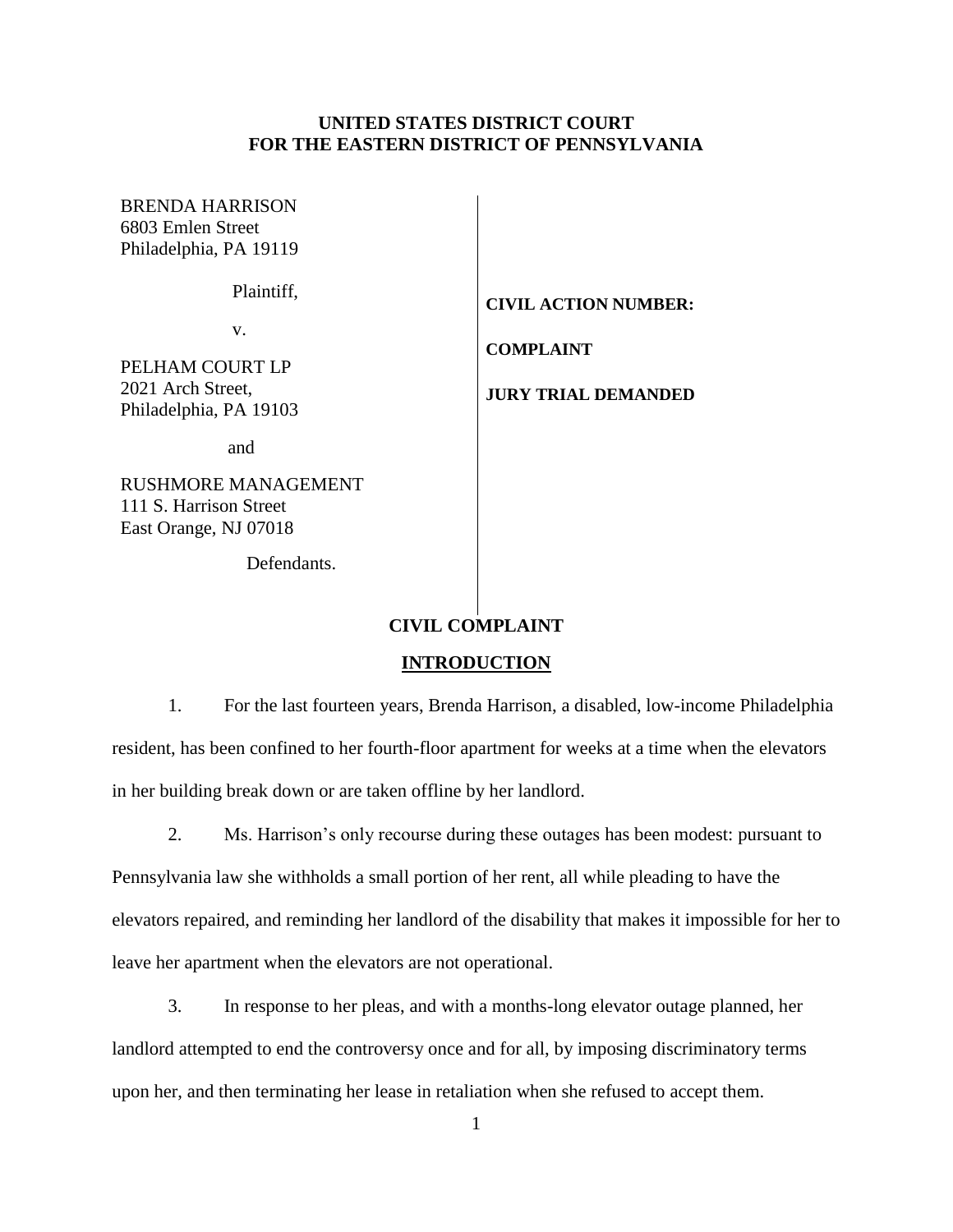4. Ms. Harrison now brings suit against Defendants under the Fair Housing Act, 42 U.S.C. § 3601 *et seq.*, seeking actual damages, punitive damages, injunctive relief, and attorney's fees and costs.

### **JURISDICTION AND VENUE**

5. This Court has original jurisdiction over the subject matter in this action pursuant to 28 U.S.C. § 1331.

6. Venue is proper in this Court under 28 U.S.C. § 1391 because a substantial part of the events, acts, or omissions giving rise to the claims occurred within the Eastern District of Pennsylvania and Defendants conduct business in this district.

#### **PARTIES**

7. Plaintiff Brenda Harrison is a Philadelphia resident with multiple disabilities who currently resides in the Pelham Court Apartments at 6803 Emlen Street, Philadelphia, PA 19119.

8. Defendant Pelham Court LP is the owner of record for the Pelham Court Apartments and is a Pennsylvania limited partnership (Entity No. 3749265) whose registered address is c/o M. Burr Keim Company, 2021 Arch Street, Philadelphia, PA 19103.

9. Defendant Rushmore Management is the property manager for Pelham Court Apartments and is a New Jersey limited liability corporation located at 111 S. Harrison Street, East Orange, NJ 07018.

#### **FACTS**

10. Ms. Harrison is a 62-year old woman with multiple disabilities.

11. Ms. Harrison has fibromyalgia, vascular disease, and arthritis, which prevent her from climbing stairs, and cause other serious mobility deficiencies that require assistance from home health aides, canes, and a walker.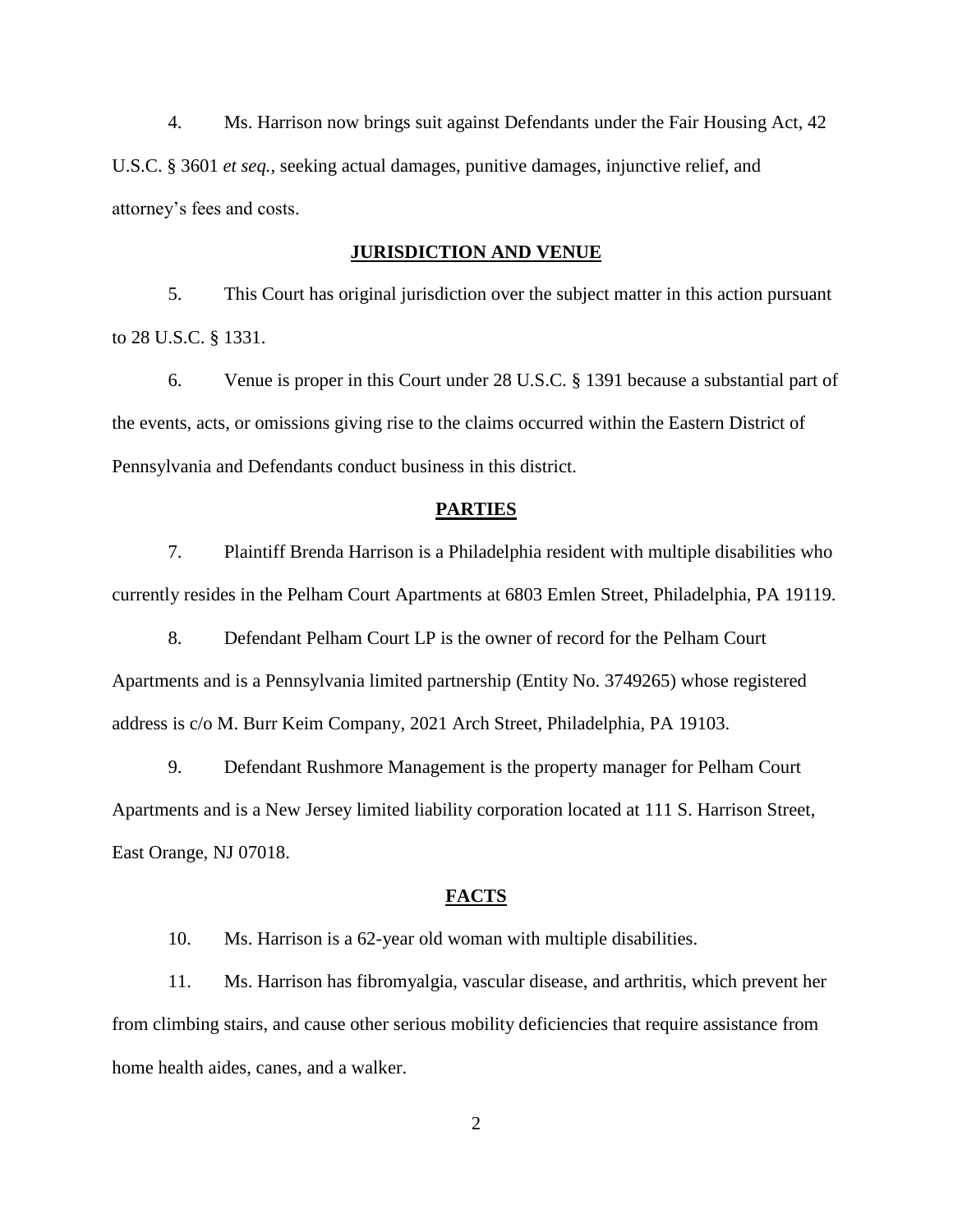12. Each of Ms. Harrison's medical conditions, alone or combined, are disabilities as defined by the Fair Housing Act.

13. Ms. Harrison is low-income, declared to be disabled by the Social Security Administration and, as a result, receives Social Security Disability Insurance benefits.

14. Ms. Harrison lives alone but has two home health aides that bring her groceries, take her to appointments, and help with chores around the house.

15. Pelham Court Apartments ("Pelham Court") is a large apartment building with approximately 90 units located in the Mt. Airy neighborhood of Philadelphia.

16. Pelham Court is separated into three wings, each with its own elevator – but residents in one wing cannot access the elevators in a different wing because there are no pathways or corridors between the wings on the second, third, and fourth floors of the building.

17. Ms. Harrison moved into Pelham Court in 2004, and she chose the building in part because of its accessible elevators near her fourth-floor apartment.

#### **The elevators constantly break, disrupting all aspects of Ms. Harrison's life**

18. Over the past fourteen years, the elevators in Ms. Harrison's wing of the building have broken numerous times.

19. In previous years of living at Pelham Court, Ms. Harrison would, with the help of friends and neighbors, climb over a three-foot partition between her balcony and her neighbor's balcony to use the elevators in a different wing of the building.

20. However, as her health further deteriorated, she could no longer access any elevators when the single elevator in her wing of the building was down.

21. Instead, Ms. Harrison would be trapped in her apartment until the elevators were fixed.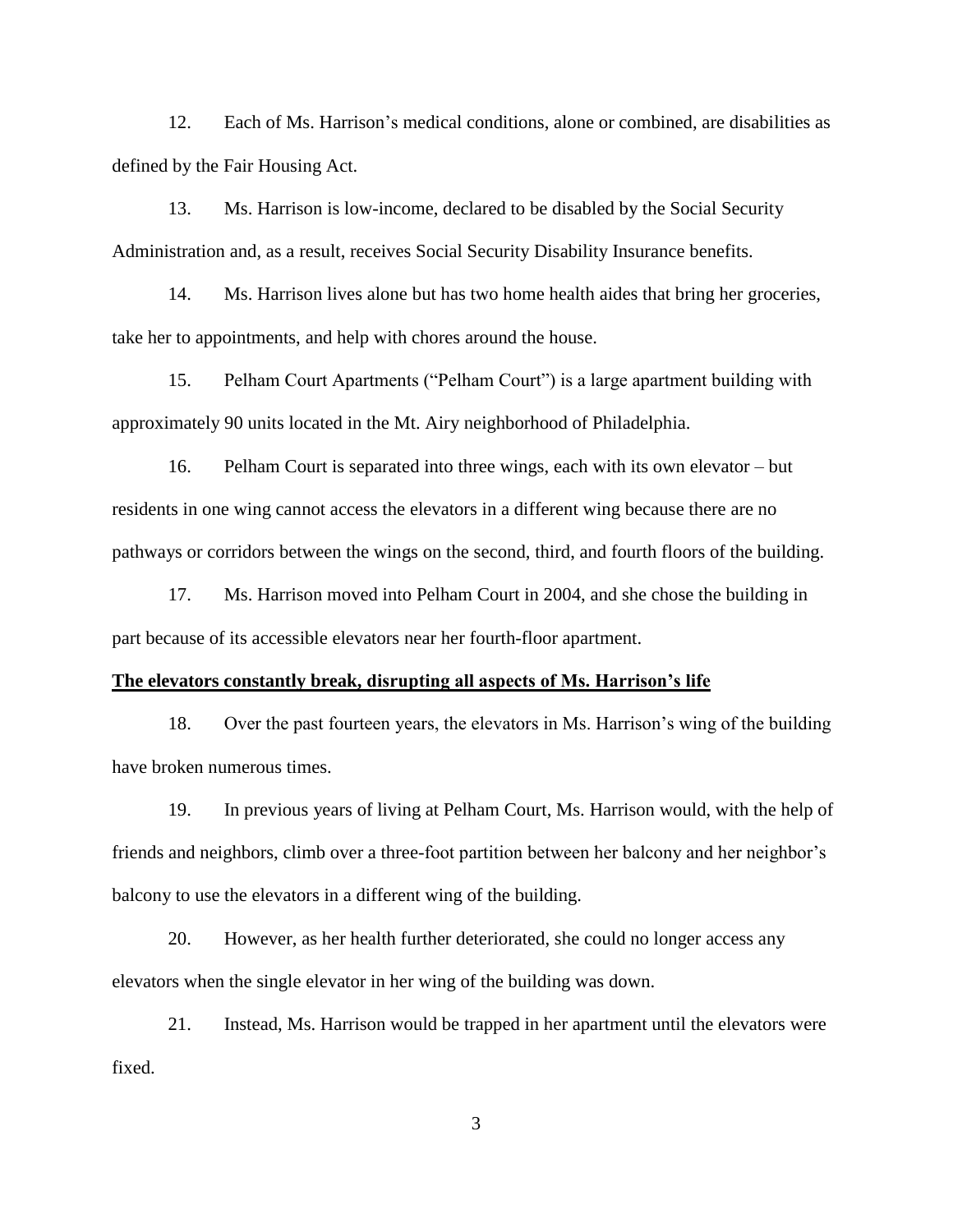22. Ms. Harrison therefore responded to these numerous elevator outages by sending letters to Pelham Court's property managers, reminding them of her disability while also informing them that she would withhold a portion of her rent due to the elevator not working.

23. For example, in 2013 Ms. Harrison emailed Isaac Scheinerman, who upon information and belief was an agent for Pelham Court, about the elevator being inoperable during February and March of that year.

24. Ms. Harrison implored Mr. Scheinerman to fix the elevators, stating that the inoperable elevators had been "a tremendous hardship for me due to my handicap and inability to climb the stairs."

25. Ms. Harrison told Mr. Scheinerman that the elevator outage prevented her from visiting her father in hospice, causing her to be unable to see him before he ultimately passed away.

26. Each time the elevator stopped working, Ms. Harrison deducted one third of her normal monthly rent as a result of being trapped in her home due to her disability.

27. The same situation repeated itself numerous times, including in March, June, and July of 2017, when the elevators were out at different points for several days.

28. In 2017, Ms. Harrison filed a complaint against Pelham Court with the Philadelphia Fair Housing Commission after it threatened to evict her for withholding rent while the elevators were out of service. *See* Order at Ex. A.

29. The Fair Housing Commission found that this eviction threat violated the Philadelphia Fair Housing Ordinance, and that Ms. Harrison was entitled to keep and withhold rent for the period between March 10, 2017 and March 29, 2017 as a matter of law. *Id.*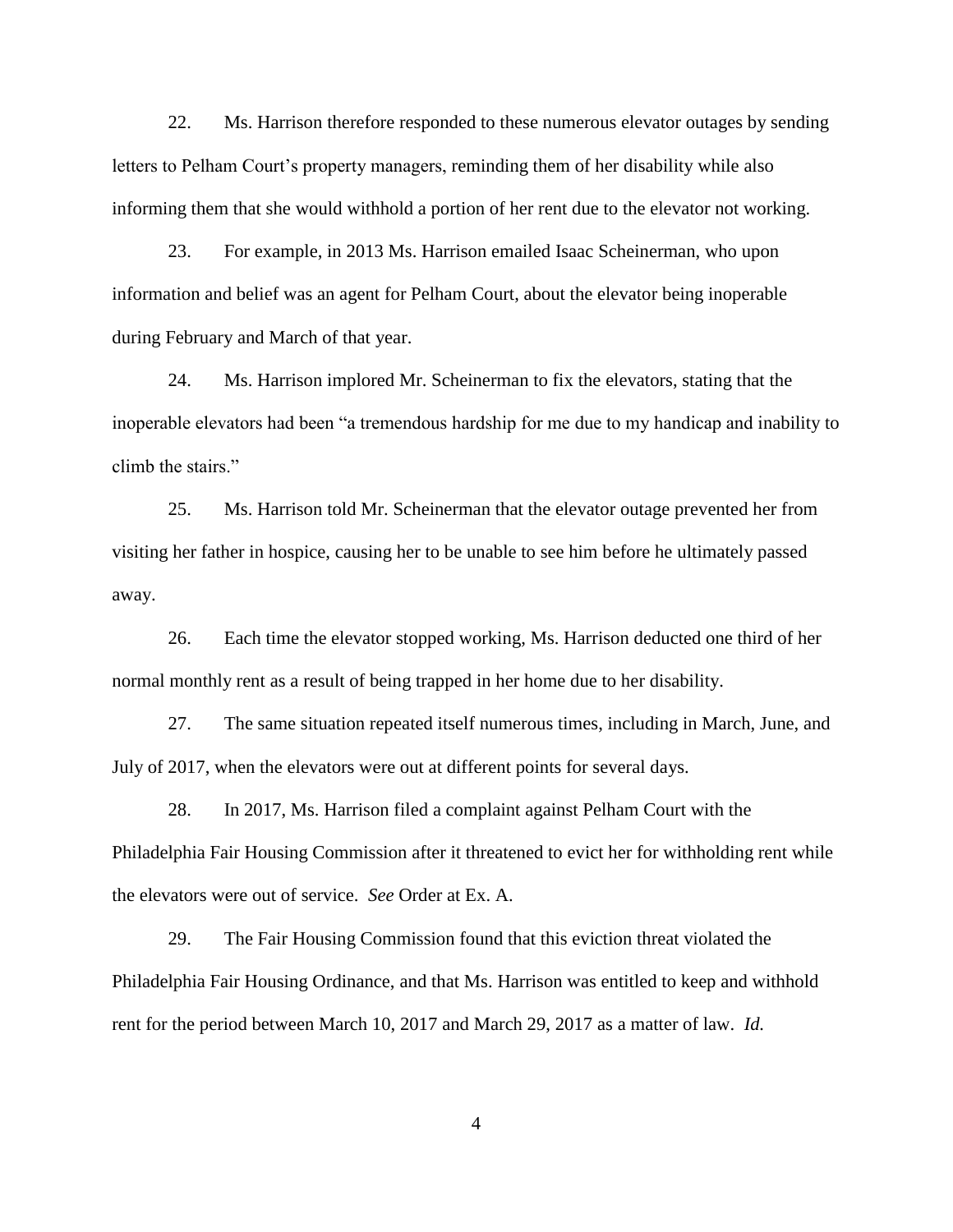30. In July of 2017, Ms. Harrison again deducted a portion of her rent due to the elevator not working for eight days, rendering her unable to leave her apartment due to her disability.

31. In her letter notifying Defendants, Ms. Harrison reiterated that the elevator's disrepair had severely impacted her life: "[b]ecause of my disabilities, the lack of elevator service rendered me unable to leave my apartment to perform . . . day-to-day tasks . . . including the inability to make and/or keep medical appointments and attend my place of worship. Every aspect of what remains of my life was interrupted without elevator service."

# **Pelham Court imposes discriminatory lease terms and retaliates against Ms. Harrison by terminating her lease**

32. Upon information and belief, Pelham Court set out to force Ms. Harrison to leave the property, or, in the alternative, to force her to accept living in an apartment which she could not leave for weeks at a time because of her disability.

33. In November 2017, Pelham Court sent Ms. Harrison a "Notice (sic) Termination Lease and Notice to Increase Rent." *See* Ex. B.

34. The notice stated that Ms. Harrison could renew her lease if she agreed to a 7% rent increase and three new lease terms.

35. One of the terms stated:

Please note the following: Elevator use and maintenance is not an obligation of the Landlord to the Tenant. Therefore, Landlord does not accept responsibility for elevator down time due to mechanical error or maintenance. By signing this agreement, Tenant agrees as such and that there is to be no rent deduction due to elevator down time.

*Id.*

36. Pelham Court sent the retaliatory termination notice knowing that it was about to shut down the elevator service in Ms. Harrison's wing of the building for months and knew that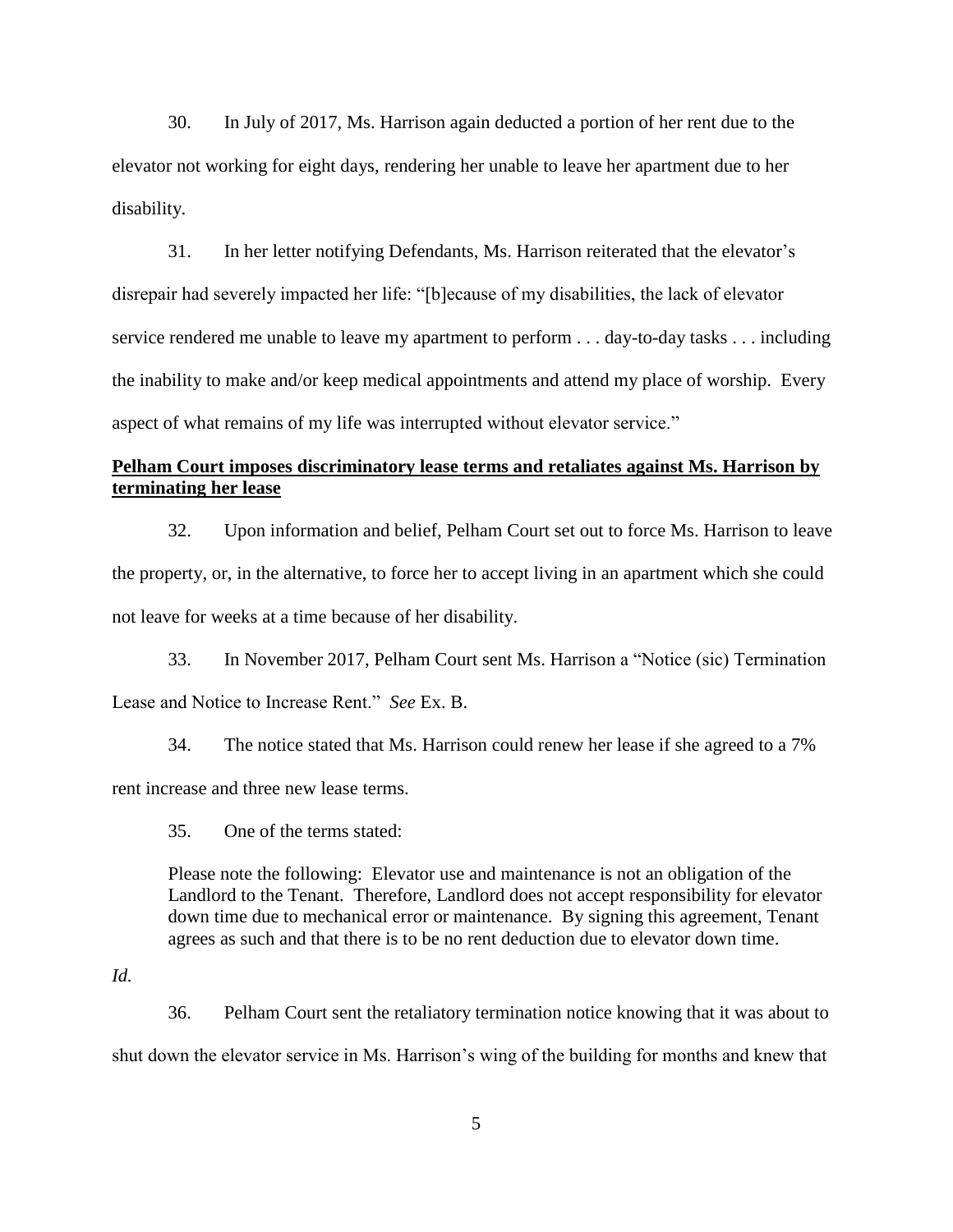Ms. Harrison would assert her legal right to withhold rent, because the lack of an elevator made it impossible for someone with a disability like hers to fully enjoy the use of her apartment.

37. Upon information and belief, this lease term was specifically enacted to prevent a disabled resident like Ms. Harrison from taking any action when the elevators went down, while forcing her to leave the property if she disagreed.

38. Ms. Harrison did not agree to this lease term.

39. Instead, Ms. Harrison returned the signed agreement renewing her lease for the higher rent rate, but crossed out the new lease term and signed her initials next to the strikethrough. *Id.*

40. Ms. Harrison explained her actions in a letter:

Enclosed is my signed Lease Renewal for 2018. Please note that I am not in agreement with your addendum...I do not agree to forfeit my legal rights to make a deduction to my rent when the elevator is inoperable. As you are already aware, I have serious mobility issues and am disabled.

## Ex. C.

41. Six days later, Ms. Harrison received a letter from Emanuel Kosacci, a lawyer representing Pelham Court. *See* Ex. D.

42. The letter stated that Pelham Court was terminating its lease because of Ms.

Harrison's failure to accept the lease term regarding non-working elevators.

43. Specifically, Ms. Kosacci wrote the following:

**[E]ach and every term of the proposed lease renewal are integral and nonnegotiable in the Landlords' (sic) eyes.** As such your counter offer is hereby REJECTED and your actions are interpreted as a rejection of my clients (sic) offer to renew your lease according to the terms outlined in their proposal. Accordingly, my client will NOT BE RENEWING your lease at the conclusion of your current lease term.

*Id.* (emphasis added*).*

44. The letter next threatened Ms. Harrison with eviction: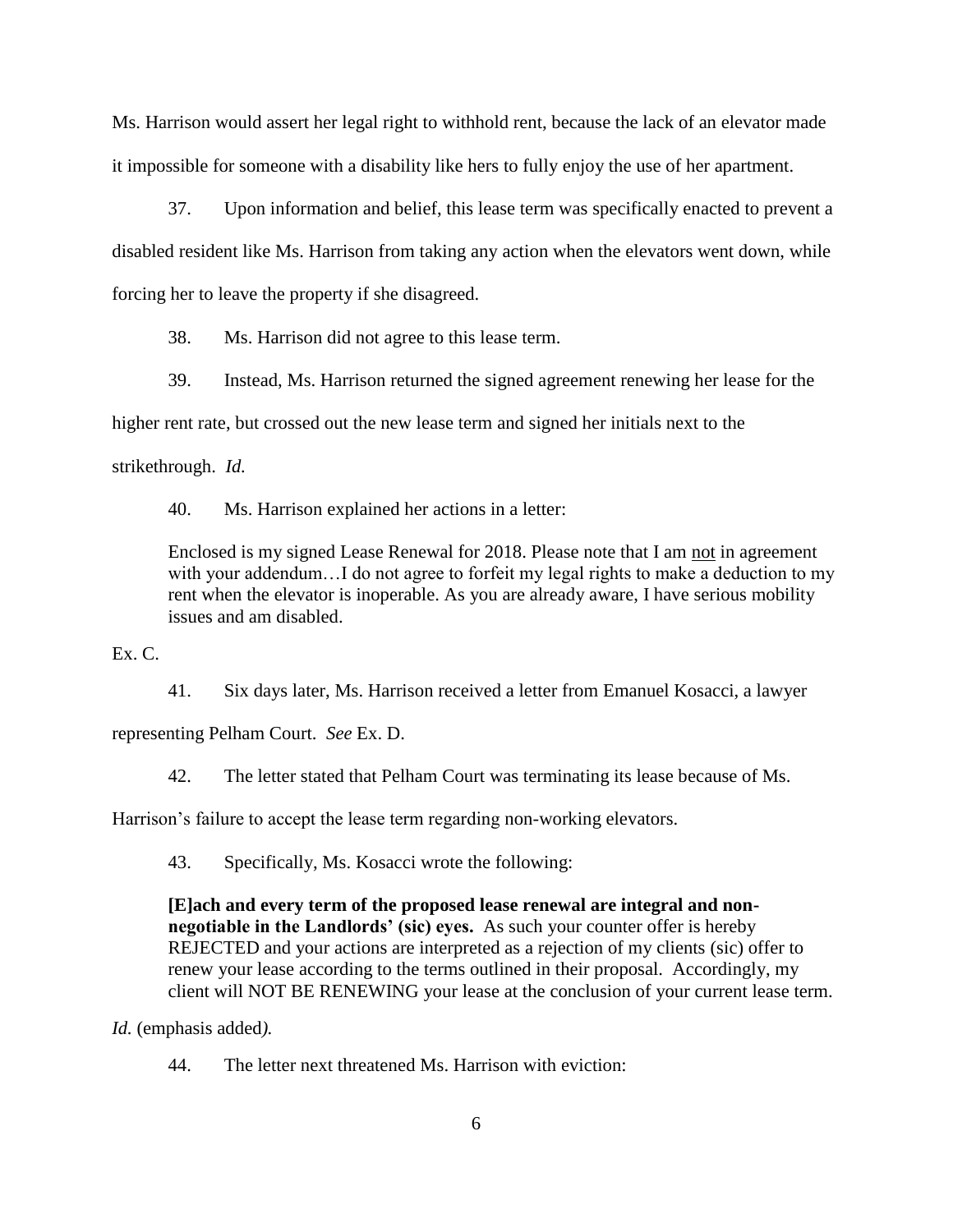Should you fail to return possession on or before [December 31, 2017], my client will be forced to file suit for Eviction, which may include Attorney's Fees and Court Costs. As previously stated, the Holdover provisions of your current lease control, should you stay in the property past this date, which provisions may significantly increase your rental payment during your eviction process.

*Id.*

## **Pelham Court goes forward with planned elevator upgrades without accommodating Ms. Harrison, trapping her in her apartment**

45. At the same time, it was imposing discriminatory and unlawful lease terms on Ms.

Harrison, Pelham Court was preparing to undertake planned elevator upgrades that would shut down the elevator in Ms. Harrison's wing of the building.

46. Pelham Court sent notices to tenants stating that "elevator modernizations will commence on Monday, November 27, 2017, in the North-East Zone elevator. We are estimating the elevator to take approximately 3-5 weeks, which will require the elevator to be shut down and out of service due to the construction of the new elevator." *See* Ex. E.

47. Upon information and belief, Pelham Court and Rushmore moved other tenants with disabilities from upper floors to first floor units.

48. Upon information and belief, Pelham Court and Rushmore had accessible vacant units throughout the building, including vacant units on the first floor in the Northeast wing where Ms. Harrison resided.

49. Despite this, and despite their knowledge of Ms. Harrison's disabilities, Pelham Court and Rushmore failed to move Ms. Harrison to an accessible unit while the elevator in her wing of the building was under construction.

50. The elevators were out from November 27, 2017 until February 1, 2018. *See* Ex. F.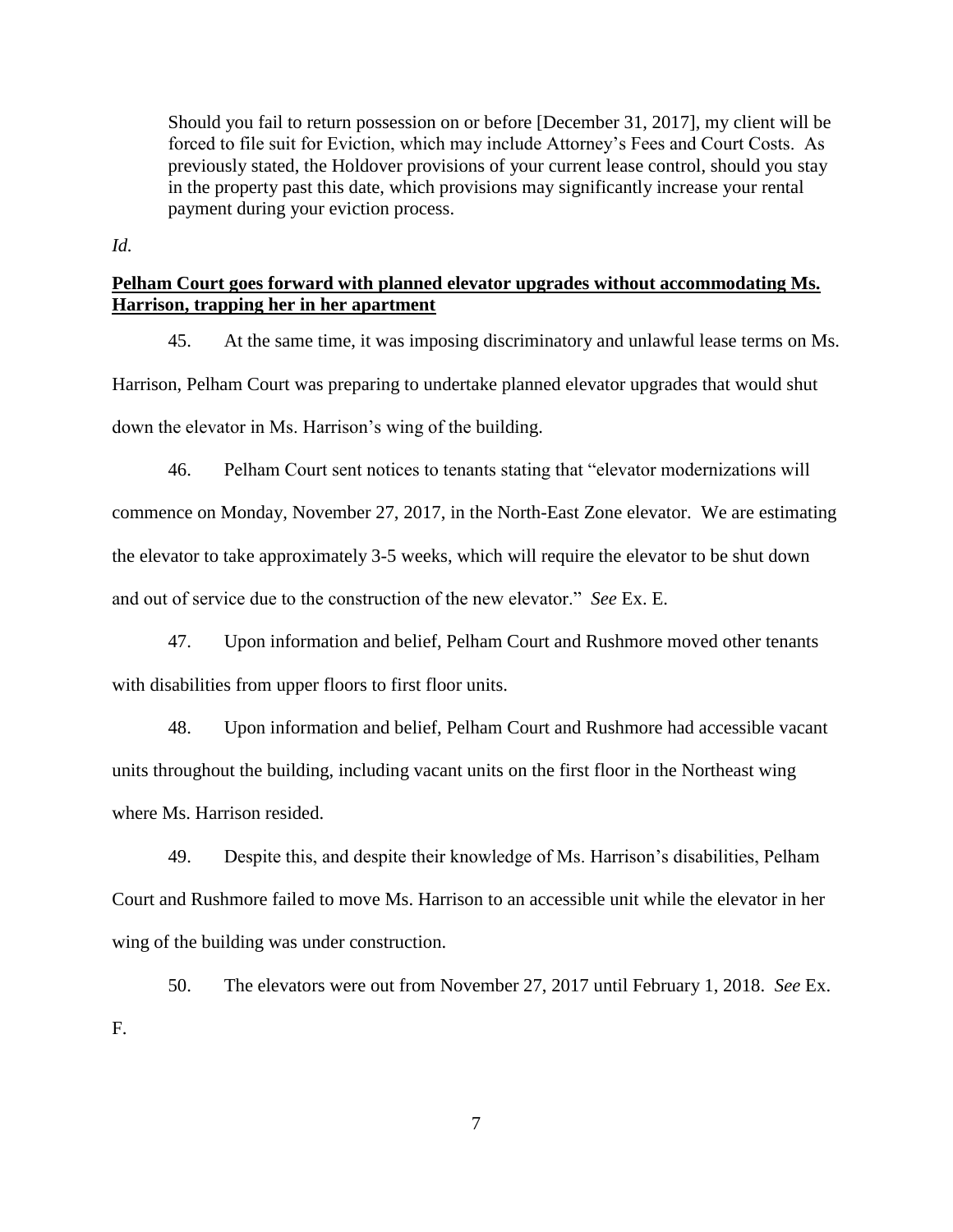51. During this time, as was the case in the past when the elevators were down, Ms. Harrison was trapped in her fourth-floor apartment.

52. Ms. Harrison missed numerous doctors' appointments, was unable to attend church, or otherwise leave to attend social events.

53. Ms. Harrison again wrote to Pelham Court LP and Rushmore and stated that she was withholding one-third of her monthly rent for the elevators being out from November 27, 2017 to February 1, 2018.

## **Ms. Harrison challenges Pelham Court's discriminatory lease term in the Philadelphia Fair Housing Commission and wins**

54. While trapped in her apartment during the elevator outage, Ms. Harrison again filed a complaint against Pelham Court with the Philadelphia Fair Housing Commission charging that Pelham Court retaliated against her for exercising her legal rights.

55. After a contested hearing, the Fair Housing Commission found that the lease term demanded by Defendants was illegal and again held that Ms. Harrison had a legal right to withhold her rent. *See* Ex. G.

## **COUNT I: FAIR HOUSING ACT – DISCRIMINATION (Plaintiff Brenda Harrison v. Pelham Court LP and Rushmore Management)**

56. Plaintiff Brenda Harrison incorporates paragraphs 1 through 55 by reference as fully set forth herein.

57. The Fair Housing Act prohibits "discriminat[ing] against any person in the terms, conditions, or privileges of sale or rental of a dwelling, or in the provision of services or facilities in connection with such dwelling, because of a handicap."  $42 \text{ U.S.C. }$  § 3604(f)(2).

58. Pelham Court LP and Rushmore Management violated § 3604 by, among other things: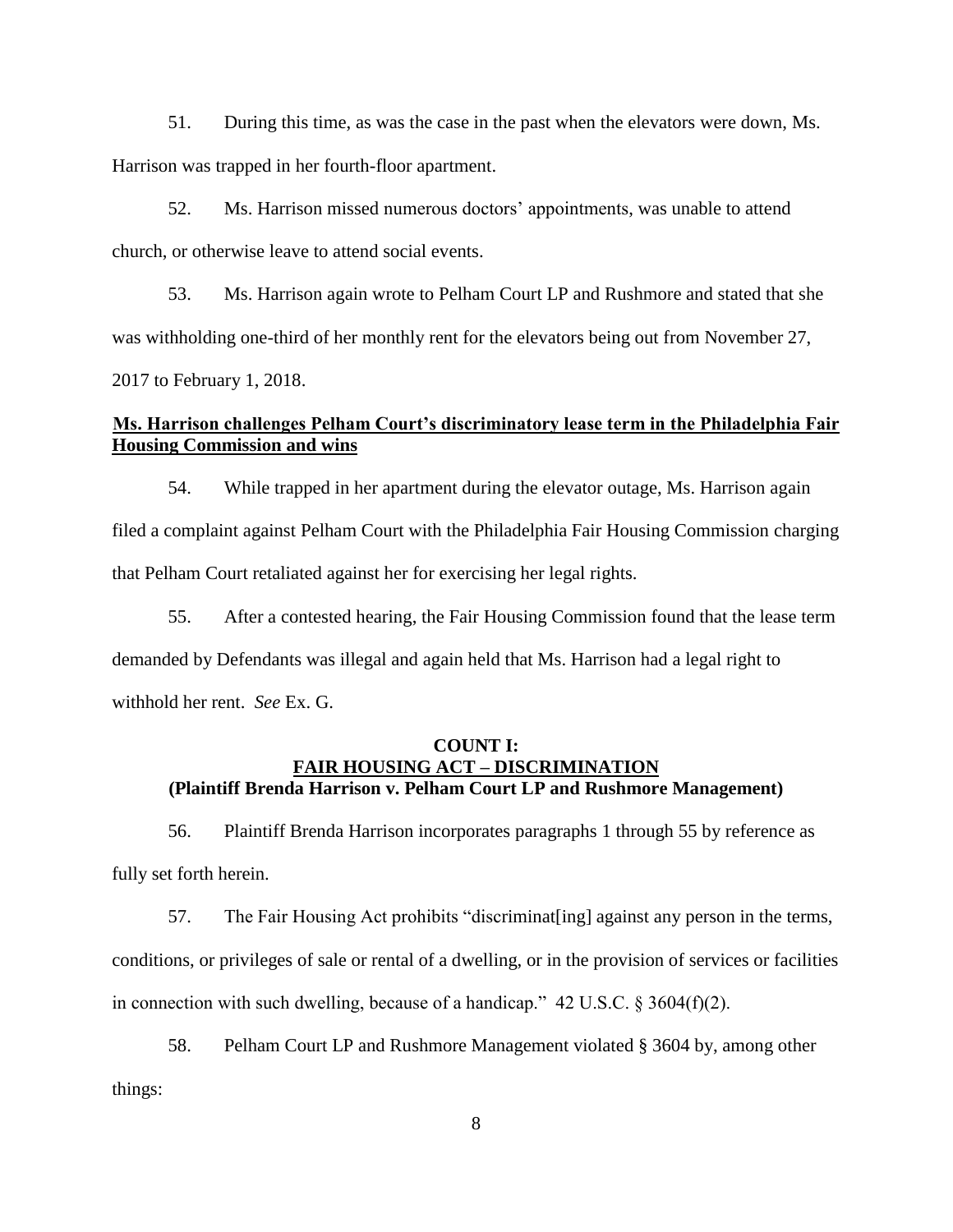- a. discriminating against Ms. Harrison in the terms of her lease by stating that she could not withhold rent for times when the elevator was inoperable;
- b. discriminating against Ms. Harrison by shutting down the elevator to her apartment knowing that she would be unable to leave her unit; and
- c. discriminating against Ms. Harrison by terminating her lease when she would not agree to the proposed discriminatory terms.

59. Pelham Court LP and Rushmore Management's conduct was motivated by evil motive or intent or involved the reckless or callous indifference to the federally protected rights of Ms. Harrison, and she is therefore entitled to punitive damages.

60. As a result of Pelham Court LP and Rushmore Management's violation of  $\S 3604$ of the Fair Housing Act, Ms. Harrison suffered damages, including economic loss, humiliation, mental anguish and emotional distress.

## **COUNT II: FAIR HOUSING ACT – RETALIATION (Plaintiff Brenda Harrison v. Pelham Court LP and Rushmore Management)**

61. Plaintiff Brenda Harrison incorporates paragraphs 1 through 60 by reference as fully set forth herein.

62. The Fair Housing Act makes it "unlawful to coerce, intimidate, threaten, or interfere with any person in the exercise or enjoyment of, or on account of [her] having exercised or enjoyed . . . any right granted protection by [the Act]." 42 U.S.C. § 3617.

63. Ms. Harrison exercised her rights under the Fair Housing Act when she, among other things: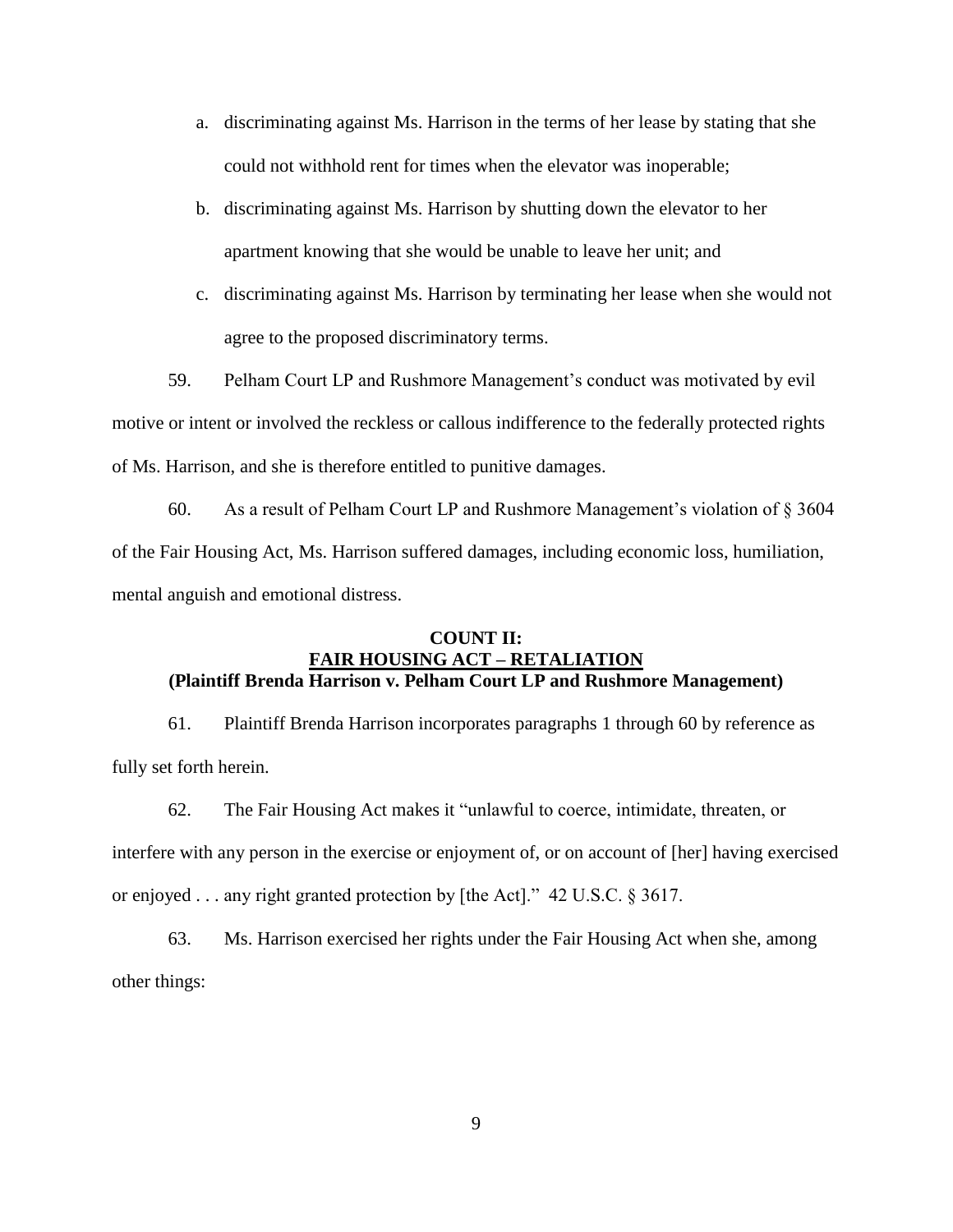- a. complained about the lack of elevator service, citing her disability and the hardship that the lack of elevator service caused her because of her mobility issues;
- b. withheld rent based on the elevator being inoperable;
- c. made a reasonable accommodation request when she asked Pelham Court LP and Rushmore to remove the discriminatory lease term forbidding her from withholding rent in the event the elevator became inoperable; and
- d. moved other tenants to accessible units during elevator outages but refused to do the same for Ms. Harrison.

64. Pelham Court LP and Rushmore Management retaliated against Ms. Harrison by terminating her lease, demanding that she leave her home of fourteen years, and threatening her with an eviction filing and the associated court costs and attorney's fees.

65. Pelham Court LP and Rushmore Management's conduct was motivated by evil motive or intent or involved the reckless or callous indifference to the federally protected rights of Ms. Harrison, and she is therefore entitled to punitive damages.

66. As a result of Pelham Court LP and Rushmore Management's violation of § 3617 of the Fair Housing Act, Ms. Harrison suffered damages, including economic loss, humiliation, mental anguish and emotional distress.

### **COUNT III: FAIR HOUSING ACT – REASONABLE ACCOMMODATION (Plaintiff Brenda Harrison v. Pelham Court LP and Rushmore Management)**

67. Plaintiff Brenda Harrison incorporates paragraphs 1 through 66 by reference as fully set forth therein.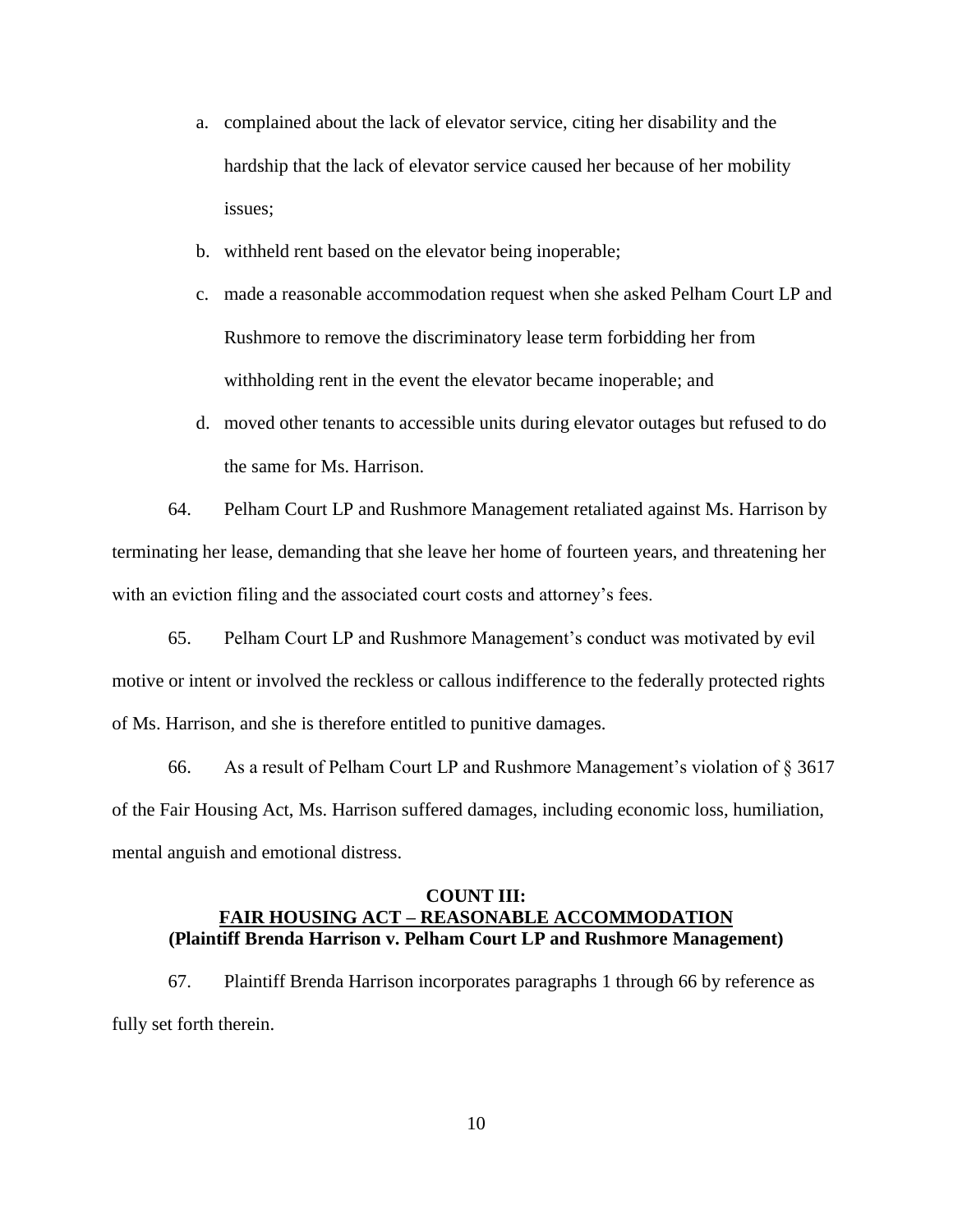68. The Fair Housing Act prohibits landlords from refusing reasonable accommodations for persons with disabilities, and "a refusal to make reasonable accommodations in rules, polices, practices, or services, when such accommodations may be necessary to afford [persons with disabilities] equal opportunity to use and enjoy a dwelling..." is a violation of the Act. 42 U.S.C.  $\S$  3604(f)(3).

69. Pelham Court and Rushmore Management refused reasonable accommodations for Ms. Harrison when they:

- a. rejected Ms. Harrison's proposed modified terms for her lease renewal in November 2017;
- b. failed to provide Ms. Harrison with reasonable accommodations during multiple elevator outages despite the availability of accessible units and despite their knowledge that she was disabled; and
- c. moved other tenants with disabilities to accessible units but failed to do the same for Ms. Harrison.

70. Pelham Court LP and Rushmore Management's conduct was motivated by evil motive or intent or involved the reckless or callous indifference to the federally protected rights of Ms. Harrison, and she is therefore entitled to punitive damages.

71. As a result of Pelham Court LP and Rushmore Management's violation of § 3604 of the Fair Housing Act, Ms. Harrison suffered damages, including economic loss, humiliation, mental anguish and emotional distress.

#### **PRAYER FOR RELIEF**

WHEREFORE, Plaintiff Brenda Harrison demands judgment in her favor and against Defendants Pelham Court LP and Rushmore Management for: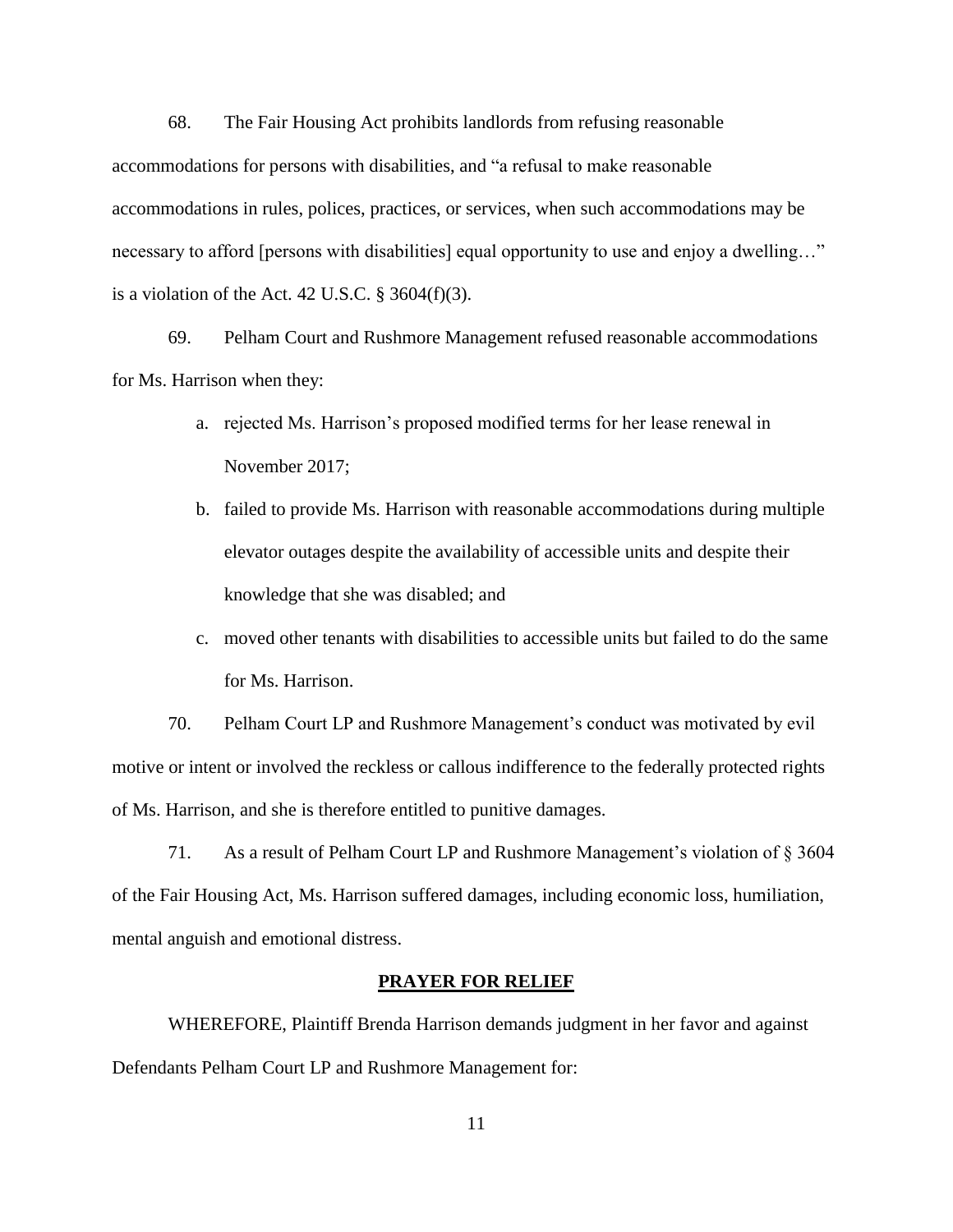- (a) a declaratory judgment finding that Defendant's actions violate the Fair Housing Act of 1968, as amended, 42 U.S.C. § 3601 *et seq.*;
- (b) actual damages for economic loss, humiliation, mental anguish, and emotional distress;
- (c) punitive damages;
- (d) reasonable attorney's fees and costs under 42 U.S.C. § 3613(c);
- (e) injunctive relief in the form of a court order enjoining Defendants from imposing discriminatory lease terms on Ms. Harrison or terminating her lease for twelve months; and
- (f) any other relief as this Court deems just and equitable.